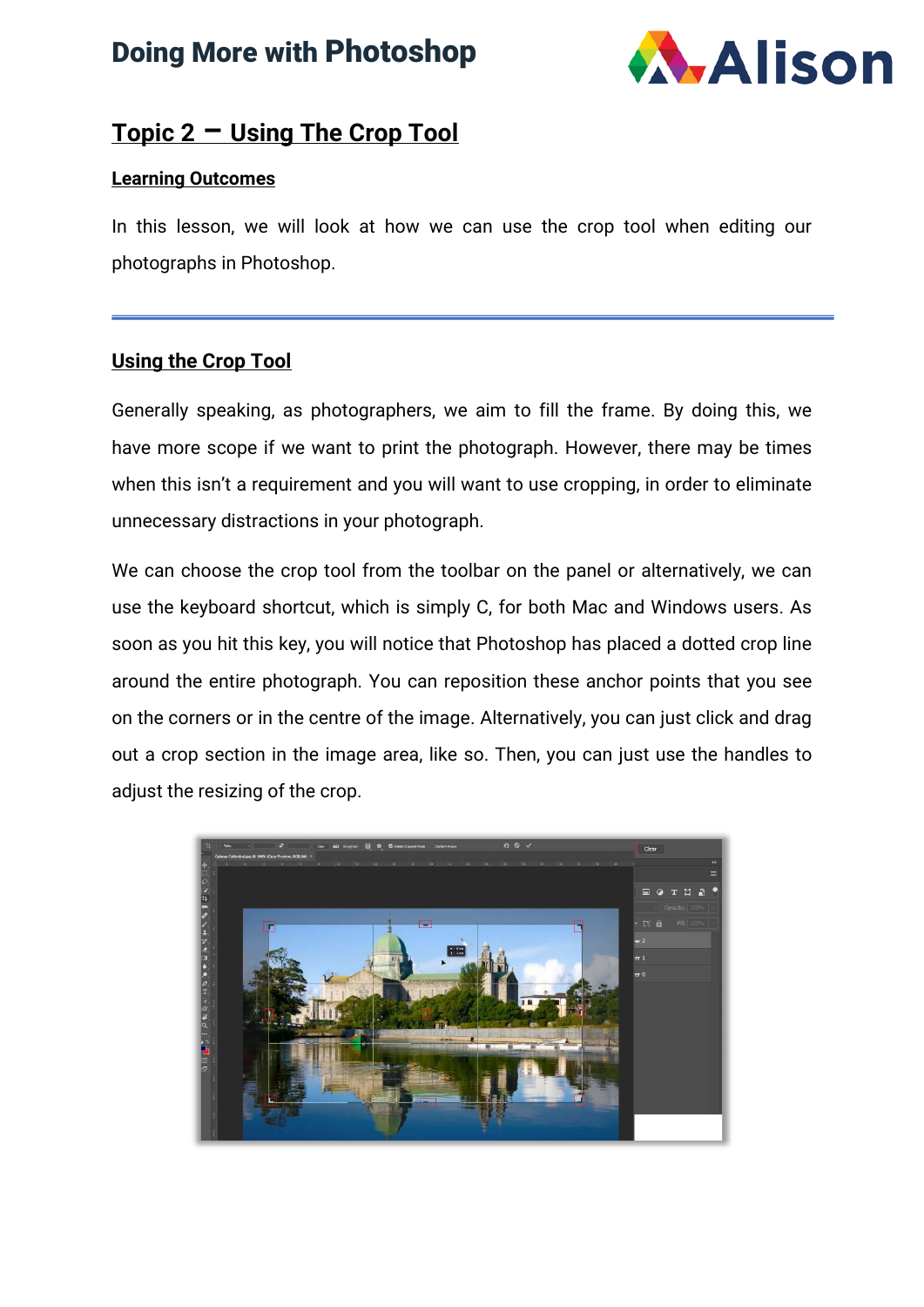If you drag the crop section around the screen, it will reposition it, and this is a pretty neat feature. Also, when you drag into the image area, and then hold down the option key for Mac users, and the Alt key for Windows, you will see that it scales the photograph from both sides. When you release the cursor, you can still reposition the image within the crop borderline.

If you want to change aspect ratios, you need to fill in the values here. Let's do, 10 by ten, as an example. We can also select an aspect ratio option from the list here. Let's pick four by five, or eight by ten. We can change the orientation, or swap these around by clicking on this arrows key. The shortcut for this is the X key. If you're not happy with the values, you can simply click the clear button.



There are also a number overlay options that you can choose from. Click on this mesh-like icon and you can scroll through the selections. The rule of thirds will generally be the default selection. Over time, you will become very familiar with these overlay options and you will recognise them as soon as you see them on your screen. By simply tapping the O key, Photoshop will run through the different overlays. You may want to alter the way that the area outside your crop is displayed. To do this, you need to click on the mechanism or gear icon, and you will see options like what we have here.

| <b>Ps</b>                                                                  | File Edit Image Layer Type Select Filter 3D View Window Help                                                                                                                                                                   |
|----------------------------------------------------------------------------|--------------------------------------------------------------------------------------------------------------------------------------------------------------------------------------------------------------------------------|
| Ū.<br>Ratio<br>$\vee$                                                      | $\circ$<br>≏<br>₹<br>121 Straighten<br>典<br>Clear<br>❖<br>Delete Cropped Pixels Content-Aware                                                                                                                                  |
| $\times$ Ratio<br>$\rightarrow$<br>$W \times H \times$ Resolution<br>dod   | $\rightarrow$<br>GB/8#)<br>$\equiv$<br>Layers                                                                                                                                                                                  |
| Original Ratio<br>$\ddotplus$<br>$1:1$ (Square)<br>4:5(8:10)<br>83,<br>5:7 | 100<br>150.<br>200 <sub>1</sub><br>400.<br> 500 <br>250<br>300 <sub>1</sub><br>350<br>450<br>. 550.<br>o<br>$\mathcal{P}$ Kind<br>$\boxed{\underline{\underline{\qquad \qquad }}$<br>$\blacksquare$<br>$\Box$<br>$\Omega$<br>T |
| 2:3(4:6)<br>≫.<br>16:9                                                     | $\vee$ Opacity: 100% $\ \vee\ $<br>Normal                                                                                                                                                                                      |
| ÿ.<br>Front Image<br>$4 \times 5$ in 300 ppi                               | Lock: 图 / 中口 自<br>Fill: $100\%$ $\vee$                                                                                                                                                                                         |
| $\overline{u}$<br>8.5 x 11 in 300 ppi<br>1024 x 768 px 92 ppi              | Crop Preview<br>$\bullet$                                                                                                                                                                                                      |
| mm.<br>1280 x 800 px 113 ppi<br>1366 x 768 px 135 ppi                      |                                                                                                                                                                                                                                |
| € . 5<br>New Crop Preset<br>Delete Crop Preset<br>¥.                       |                                                                                                                                                                                                                                |
| ≛.                                                                         |                                                                                                                                                                                                                                |
| ø.                                                                         |                                                                                                                                                                                                                                |
| $\hat{\mathbf{z}}$                                                         |                                                                                                                                                                                                                                |
| О,                                                                         |                                                                                                                                                                                                                                |
| $\circ$<br><br>$\sqrt{2}$                                                  |                                                                                                                                                                                                                                |
| $\bullet$                                                                  |                                                                                                                                                                                                                                |
| $\varnothing$ .<br>$^{\mathrm{T}}$                                         |                                                                                                                                                                                                                                |

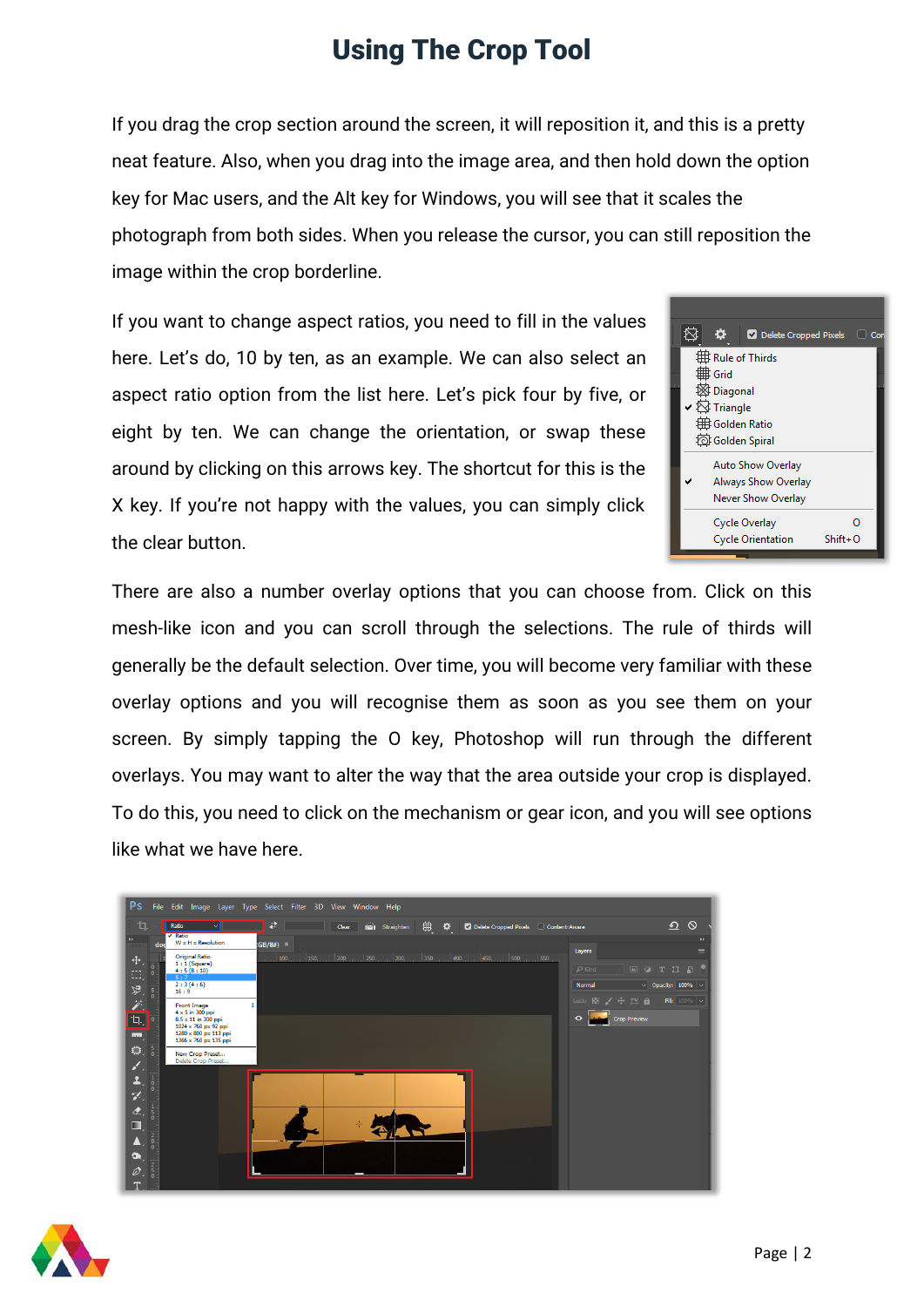You can select show the cropped area, or you can hide it. Photoshop will show us a keyboard shortcut for this. You can see that it is the H key. However, you must be using the crop tool, to do this. You will remember that, outside of this tool, tapping the H key will select the Hand tool. Tapping the H key, while using the crop tool, will toggle this on and off.

The default is generally set to 75, but you can adjust this in any way that you wish. In order to close this, you can hit the return/enter key. Alternatively, you can simply click on the mechanism icon. Look at this option here, delete the crop pixels. You can select this or you can keep the pixels in the remaining cropped file. When you delete the cropped pixels, you will notice that, on the layers panel, we get a crop preview, and then this background layer appears. This will appear as the colour of you background colour in the toolbar.

This next step is important to note. When you click on the check/tick mark in order to crop your photograph, those pixels will be deleted, and you will see that you just have the background layer on the layers panel.

Let's use the Move tool to demonstrate this. When we pick the move tool, and turn the background into a layer by clicking on the lock icon here, if you reposition and drag the image, you will notice that everything beyond the image area has been cropped off and has disappeared.



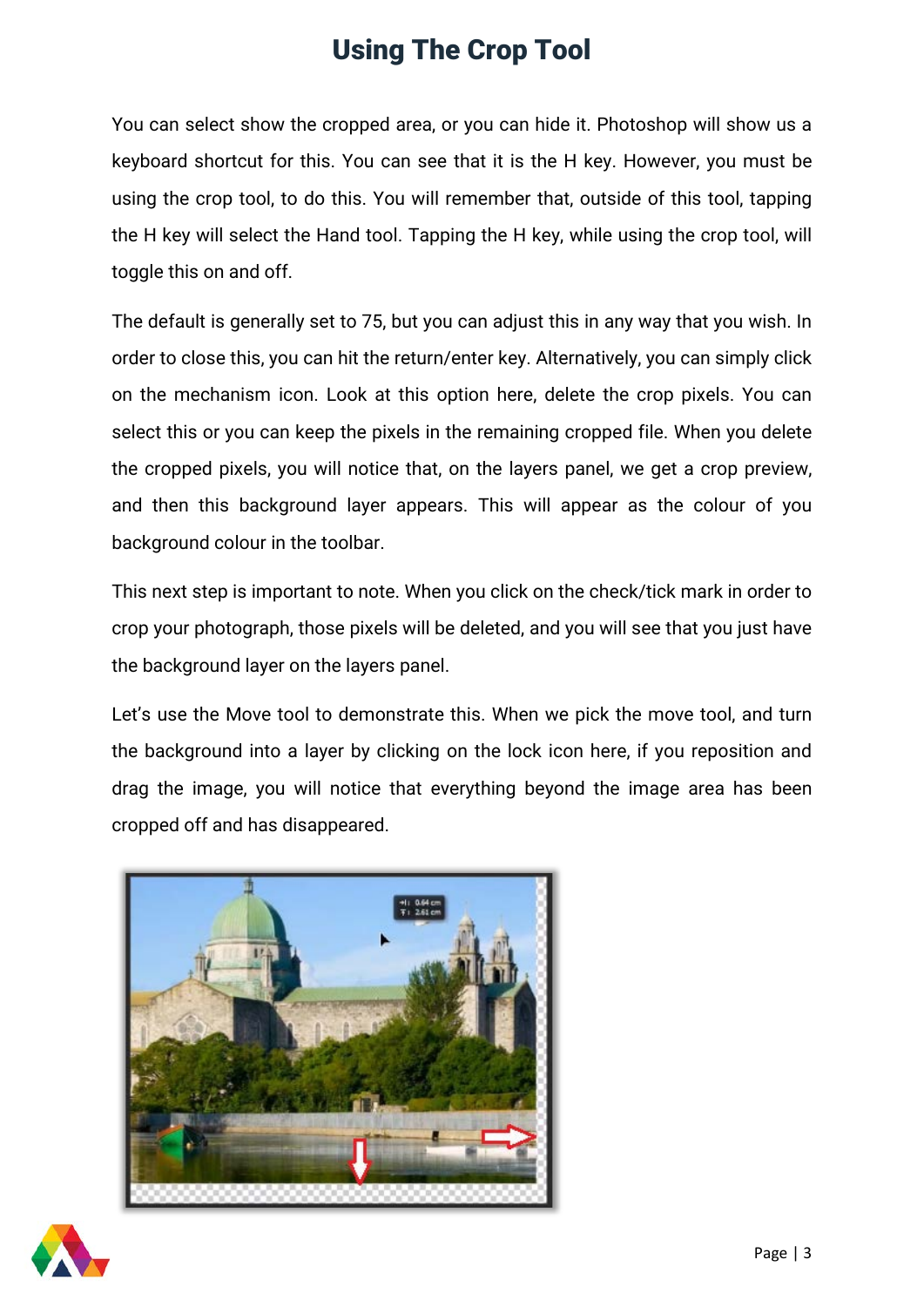Let's look at this by reverting the file. You do this by clicking on file, and revert. Let's go ahead and pick the crop tool again. Let's uncheck the delete cropped pixels. Did you notice that in the layers panel, we get a different preview? We have the cropped preview, but we don't have that underlying red layer. When you click on the check/tick mark, the background is converted into a layer. The useful thing here is that we have an account of all of that information outside of our crop. To show you this, let's pick the move tool and drag the photograph within our canvas. We have retained all of this information.

Considering this, it's very likely that your file size will be larger as it holds onto this information, but only if you save this as a .psd file or as a .TIFF file. If you do not crop the pixels, and then you save your file as a .jpeg file, all of those pixels that are outside the canvas size, will be deleted. This is because jpeg files do not have multiple layers.

Should you want to show all of this information outside of your canvas area, go to the image menu, and then Reveal All. This will instantly branch out the canvas to include the image that had been previously cropped.



This is a lot of information to take in, but it's very useful to know these shortcuts and why you might want to crop your photographs. If you want to cancel a crop, click on the universal cancel icon, or just tap the escape key.